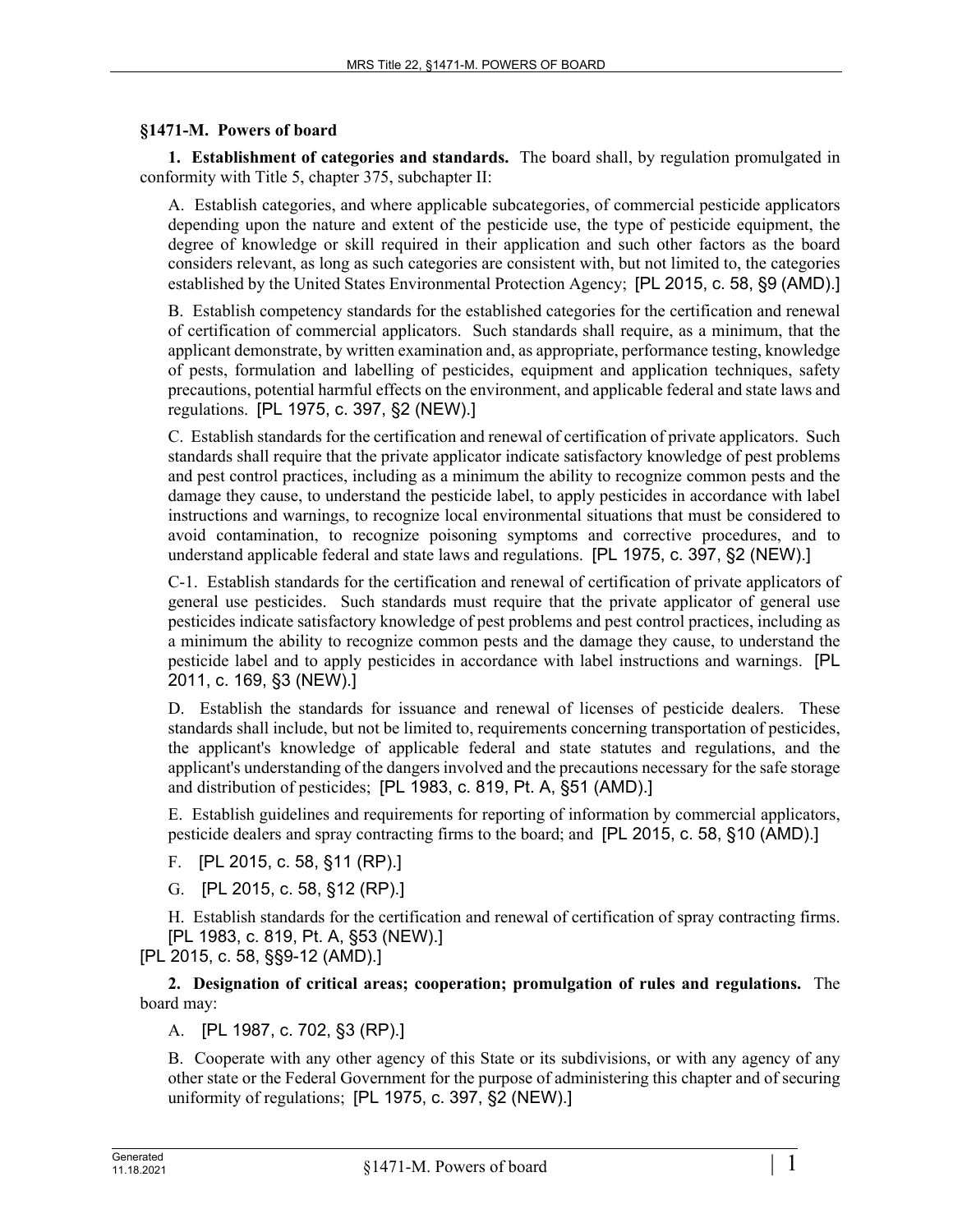C. On its own or in cooperation with other agencies or persons, publish such information as it deems appropriate, including information concerning injury which might result from improper application or handling of pesticides, and methods and precautions designed to prevent the injury; and [PL 1987, c. 702, §4 (AMD).]

D. Promulgate such other rules and regulations and take such other actions as it deems appropriate to control the use and distribution of pesticides within the State and to otherwise provide that the purposes and policies of this chapter are insured. [PL 1975, c. 397, §2 (NEW).] [PL 1987, c. 702, §§3, 4 (AMD).]

**3. Hazard communication and community right to know.** The board shall assist the Director of the Bureau of Labor Standards in providing education and training to aid agricultural employers in complying with the federal Occupational Safety and Health Administration requirements for hazard communication and shall assist the responsible state agencies in providing education and training to aid agricultural employers in complying with the federal requirements for emergency and hazardous chemical inventory forms and community right-to-know reporting. [PL 1999, c. 57, Pt. B, §2 (RPR).]

**4. Designation of critical areas.** The board may designate critical areas which shall include, but not be limited to, areas where pesticide use would jeopardize endangered species or critical wildlife habitat, present an unreasonable threat to quality of the water supply, be contrary to a master plan for the area where such area is held or managed by an agency of the State or Federal Government, or would otherwise result in unreasonable adverse effects on the public health, welfare or the environment of the area. The designation of a critical area may prohibit pesticide use or may include such limitations on such use as the board deems appropriate. The proceedings to designate a critical area under this section shall conform to Title 5, chapter 375, subchapter II.

The board, by rule, shall establish criteria for designation of critical areas by March 1, 1989.

In addition to the provisions of the Maine Administrative Procedure Act, Title 5, section 8001, any municipality and, for the purpose of representing unorganized territory, any county may petition the board for establishment of a critical area within their boundaries. If the board designates a critical area, the board shall develop a pesticide management plan for that area after receiving comments from the municipality or, for unorganized territory, the county; the volunteer medical advisory panel as established through the board; local applicators; owners of land within the critical area; and other interested parties and agencies.

[PL 1989, c. 502, Pt. A, §67 (AMD).]

**5. Disclosure of rights.** When issuing a license, the board shall provide to each licensee a written statement outlining the enforcement process and the process of negotiating agreements in lieu of court action that may occur in the event enforcement action is pursued. The Department of the Attorney General and the Department of Agriculture, Conservation and Forestry shall assist the board in developing an appropriate written statement. The board shall make this information available to all existing licensees within 30 days of the effective date of this section.

[PL 1989, c. 841, §9 (NEW); PL 2011, c. 657, Pt. W, §5 (REV).]

**6. Notification.** Whenever the board or its staff investigates a complaint alleging a violation of rules adopted pursuant to Title 7, section 606, subsection 2, paragraph G, the staff shall make all reasonable efforts to notify the alleged violator, if identity is known, prior to collecting samples. [PL 1989, c. 841, §9 (NEW).]

**7. Data collection; report.** The board shall implement a system of record keeping, reporting, data collection and analysis that provides information on the quantity of product and brand names of pesticides sold. The board, in cooperation with the University of Maine Cooperative Extension Service, shall study ways to improve pesticide information data bases and to optimize the useful analysis of reported information.